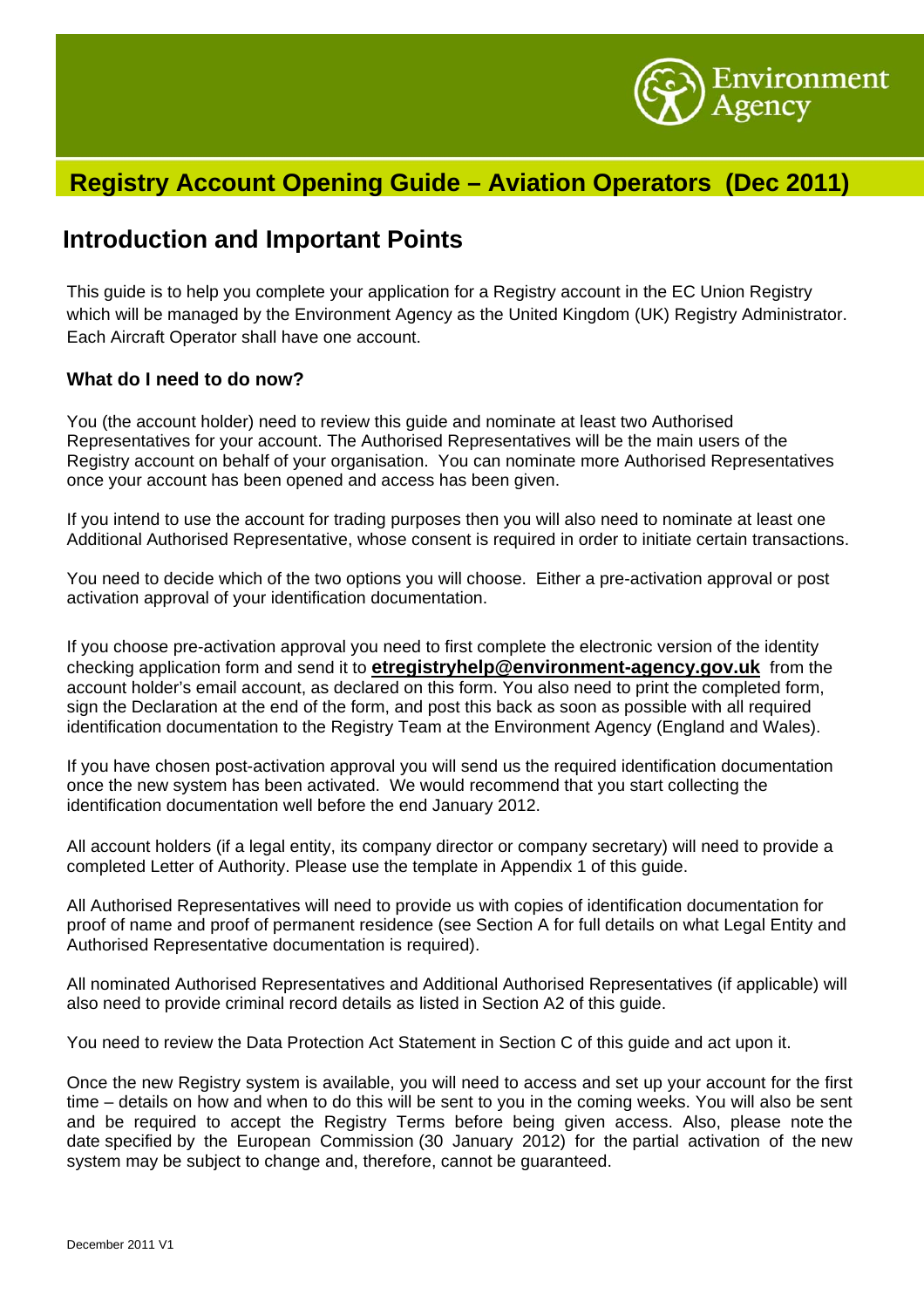**(Please note that the UK Registry Administrator is not responsible for any failures by third parties (including the EC Central Administrator) to comply with their obligations which may have an impact on an account being opened and/or access being given).** 

Please read this guide and the form carefully and provide all the requested documentation to us. Incomplete or missing information will delay the information being processed and your request to us to open an account in the Registry being delayed.

#### **To ensure your application is dealt with promptly, please read the following points;**

We do not accept documents via fax.

Do not send original documents; colour copies are accepted.

Please review the Certification and Legalisation of Documents information in Section D of this guide to ensure that your documents are certified or legalised correctly. We cannot accept alternatives.

Documents not certified / legalised, or certified / legalised incorrectly will not be accepted.

Without exception, no alternative documents will be accepted other than those requested in this guide.

All documents must be certified, legalised or apostilled as appropriate (see Section D). Documents not in English must be accompanied by a certified translation into English.

#### **Information**

Criminal records for Authorised Representatives and Additional Authorised Representatives:

#### UK Residents**:**

For UK residents, a copy of a basic Criminal Records Bureau check dated within the previous 30 days must be submitted

Copies of Criminal Records within the UK can be obtained from Disclosure Scotland. (Disclosure Scotland is a service designed to enhance public safety). This applies to the whole of the UK – they provide criminal history information on individuals for a fee). http://www.disclosurescotland.co.uk/what-is-disclosure/

It often can take up to 4 weeks for a Criminal Record check to be completed and for you to receive a copy of your disclosure certificate.

For this application only a basic disclosure is required from Disclosure Scotland.

#### Non-UK Residents:

For non-UK residents, a copy of the criminal record issued by the government for the permanent residence of the authorised representative, and the additional authorised representative, dated within the previous 30 days or evidence satisfactory to the Administrator that they do not have a criminal record.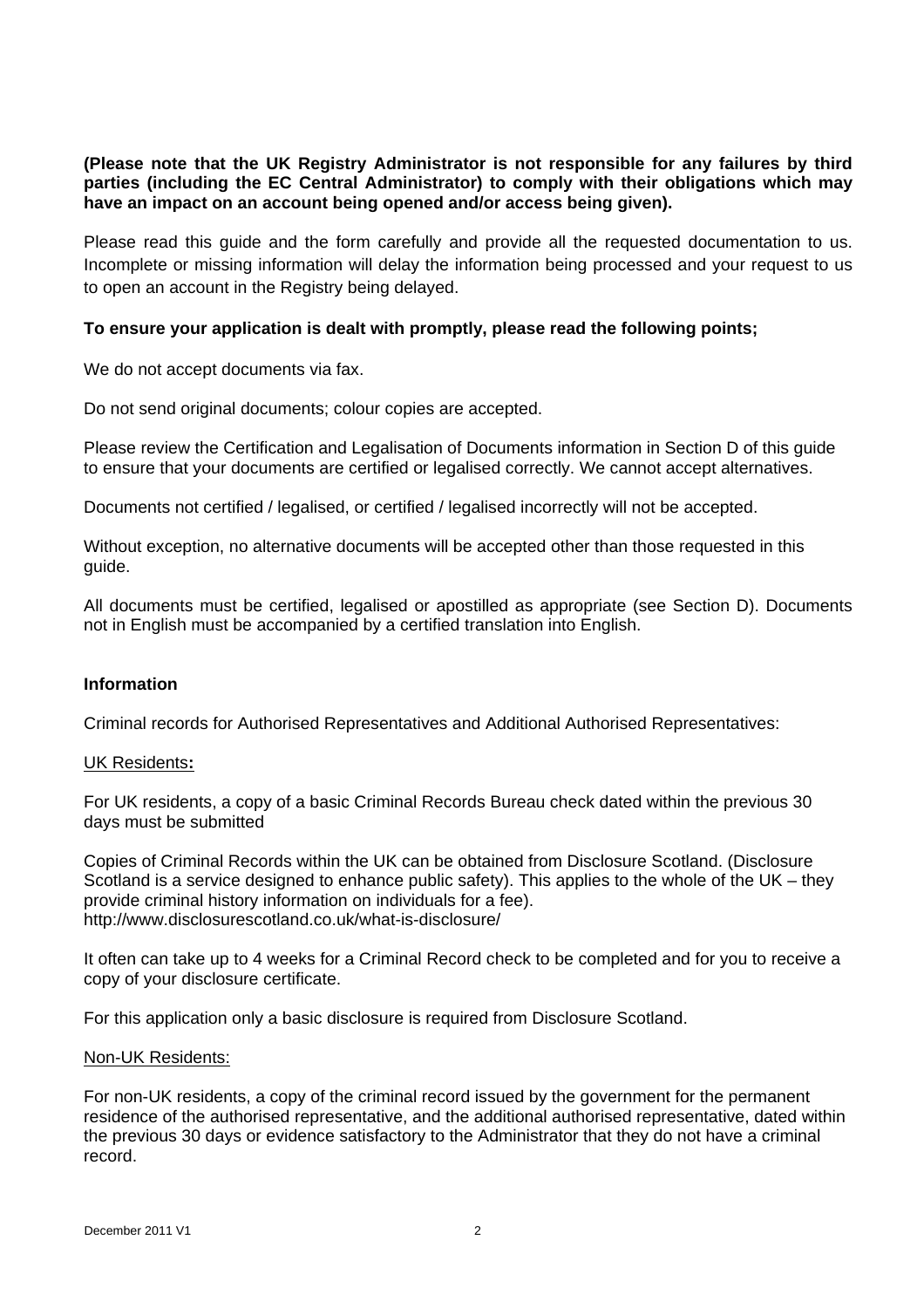# **A. Supporting Identification Documents**

### **As an Aircraft Operator you must provide the following documents:**

A.1. Letter of authority nominating your authorised representatives / additional authorised representatives (please use the 'Letter of Authority' template in Appendix 1 of this guide).

Note - It must be printed on company letter headed paper (if applicable) and signed by a company director or company secretary.

A.2 Legal Entity Document Requirements

Copy of document proving the Registration of the Legal Entity. e.g. Certificate of Incorporation

or

Copy of Instruments establishing the Legal Entity.

Please note that the names of the "beneficial owners" of the legal entity must be provided at Section 3 of the Form. "Beneficial owner" means those individuals who own or control over 25% of the Aircraft Operator's shares or voting rights or otherwise have control over its management.

#### A.3 Aircraft Operators who are Individuals

If you are not a legal entity then you do not need to complete questions H-L in Section 3 of the Form and you do not need to provide the documents to prove registration of legal entity or instruments establishing the legal entity. Instead you should provide the information requested in Section 5.0 and 5.1 of the Form in respect of yourself.

If you have any queries please contact the Registry Help Desk.

### **etregistryhelp@environment-agency.gov.uk**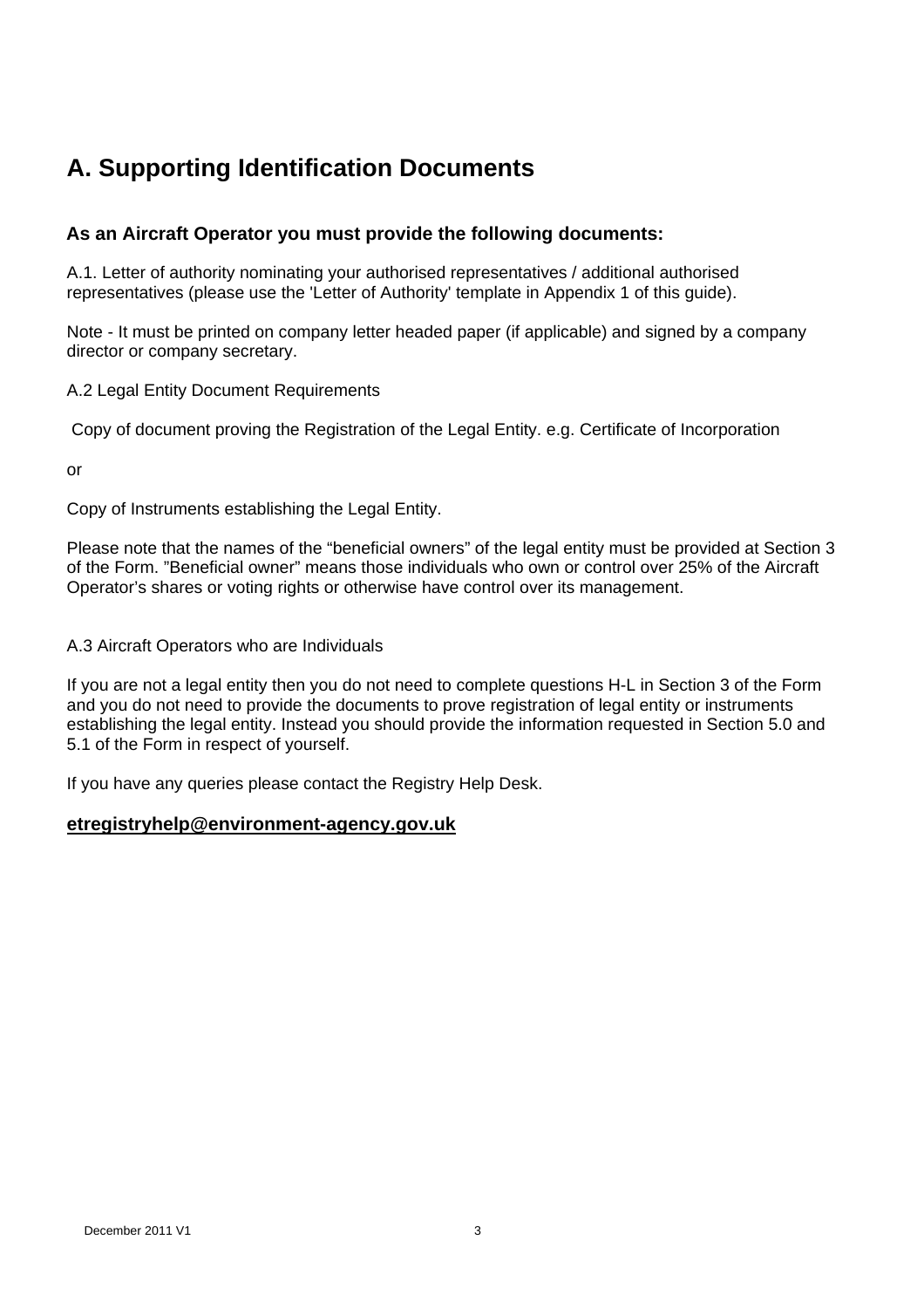### **A2. Authorised Representative / Additional Authorised Representative Document Requirements**

The Authorised Representatives and Additional Authorised Representatives applying for access to the Registry account must each provide the following 6 documents:

1. Witness statement signed by each authorised representative confirming full name, residential address, place of birth, date of birth, country of birth, mobile telephone number and company email address. Please use the 'Witness Statement' template in Appendix 2 of this guide.

2. Evidence of an open current cheque book account in a Member State of the European Economic Area (EEA) or Organisation for Economic Co-operation Development (OECD) which may be a certified if in UK, or legalised if outside UK. This evidence would be a copy of a bank statement dated within the last 3 months (but not printed off the internet). The bank statement must show the name of the authorised representative, the International Bank Account Number and residential address of the authorised representative. The figures stating the value of the transactions on the statement may be crossed out.

3. Criminal records:

For UK residents, a copy of a standard Criminal Records Bureau check dated within the previous 30 days;

For non-UK residents, a copy of the criminal record issued by the government for the permanent residence of the Authorised Representatives, dated within the previous 30 days or evidence satisfactory to the Administrator that they do not have a criminal record.

4. Mobile Phone Number (this will only be used for sending security codes via SMS)

5. Authorised representatives / additional authorised representatives must also provide one document from the following table for Proof of Name

6. Authorised representatives / additional authorised representatives must also provide one document from the following table for Proof of Permanent Residential Address

#### **Important Note**:

If any details provided on application change then you must notify the Registry Administrator (UK) of the changes within 10 working days, together with copies of supporting documentation to evidence the changes.

Aircraft operators shall notify the administrator of their account within 10 working days if they have undergone a merger of two or more aircraft operators or if they have split into two or more aircraft operators.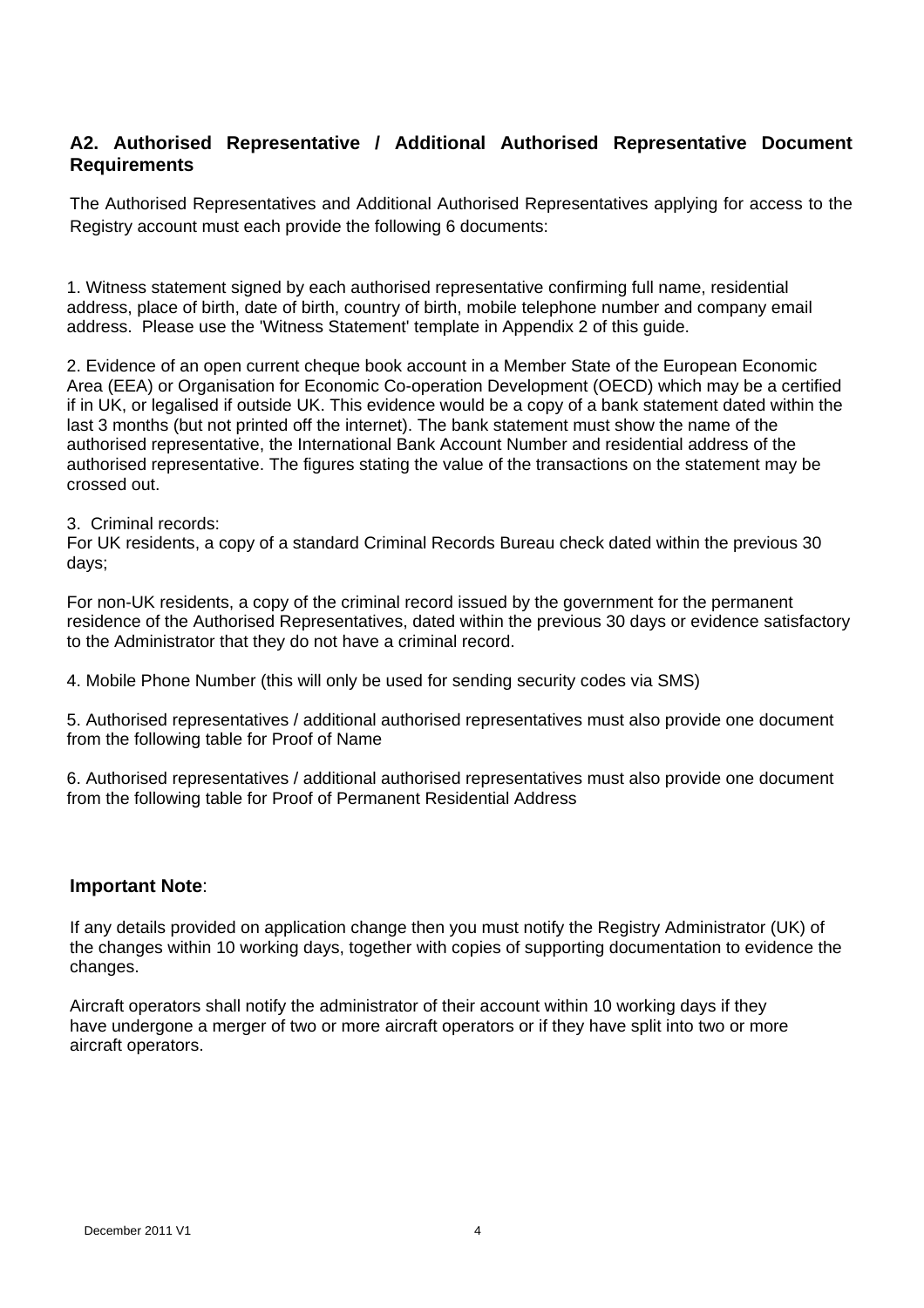## **Proof of Name**

Please provide a colour copy of just **one** of the below documents for each authorised representative / additional authorised representative. Ensure the copy you send is legible and that all images are clear. The document must be certified or legalised (See Section D).

| <b>Proof of Name - Authorised Representatives</b>                                                                                                                       | <b>UK</b>        | <b>Non-UK</b> |
|-------------------------------------------------------------------------------------------------------------------------------------------------------------------------|------------------|---------------|
| <b>UK Residents:</b>                                                                                                                                                    | <b>Certified</b> | Legalised     |
|                                                                                                                                                                         |                  |               |
| Current Passport (All pages of the passport are required)                                                                                                               | Yes              | <b>Yes</b>    |
| Identity Card issued by a state which is a member of the European<br>Economic Area (EEA) or Organisation for Economic Co-operation &                                    | Yes              | Yes           |
| Development (OECD)                                                                                                                                                      |                  |               |
| Identity Card issued by the Electoral Office of Northern Ireland                                                                                                        | Yes              | <b>Yes</b>    |
|                                                                                                                                                                         |                  |               |
| <b>Non-UK Residents:</b>                                                                                                                                                |                  |               |
| Current Passport (All pages of the passport are required)                                                                                                               | Yes              | Yes           |
| A National Identity Card issued by a state which is a member of the<br>European Economic Area (EEA), or Organisation for Economic Co-<br>operation & Development (OECD) | Yes              | <b>Yes</b>    |

### **Proof of Permanent Residential Address**

Please provide a colour copy of just **one** of the below documents for each authorised representative / additional authorised representative. Ensure the copies you send are legible and clearly display the permanent residential address. The documents must be certified or legalised. (See Section D).

| <b>Proof of Permanent Residential Address</b>                             | <b>UK</b>  | <b>Non-UK</b> |
|---------------------------------------------------------------------------|------------|---------------|
| <b>Authorised Representatives</b>                                         |            |               |
| <b>UK Residents:</b>                                                      | Certified  | Legalised     |
|                                                                           |            |               |
| Current Driving Licence (both parts)                                      | Yes        | Yes           |
| Local authority bill for council tax dated within last 3 months           | <b>Yes</b> | Yes           |
| Gas, electricity, water or telephone bill dated within last 3 months (but | Yes        | <b>Yes</b>    |
| not mobile phone bill printed off the internet).                          |            |               |
|                                                                           |            |               |
| <b>Non-UK Residents:</b>                                                  |            |               |
| A National Identity Card issued by a state which is a member of the       | <b>Yes</b> | <b>Yes</b>    |
| European Economic Area (EEA) or Organisation for Economic Co-             |            |               |
| operation & Development (OECD)                                            |            |               |
| Any other government issued identity document that contains the           | Yes        | Yes           |
| address of permanent residence                                            |            |               |
| If the country of permanent residence does not issue identity documents   | <b>Yes</b> | Yes           |
| that contain the address of permanent residence, a statement from the     |            |               |
| local authorities confirming the permanent residence                      |            |               |
| Gas, electricity, water or telephone bill dated within last 3 months (but | Yes        | <b>Yes</b>    |
| not mobile phone bill printed off the internet)                           |            |               |

Note - Your proof of permanent residential address document you provide cannot be the same as your proof of name document unless it is an ID Card which states the permanent residential address.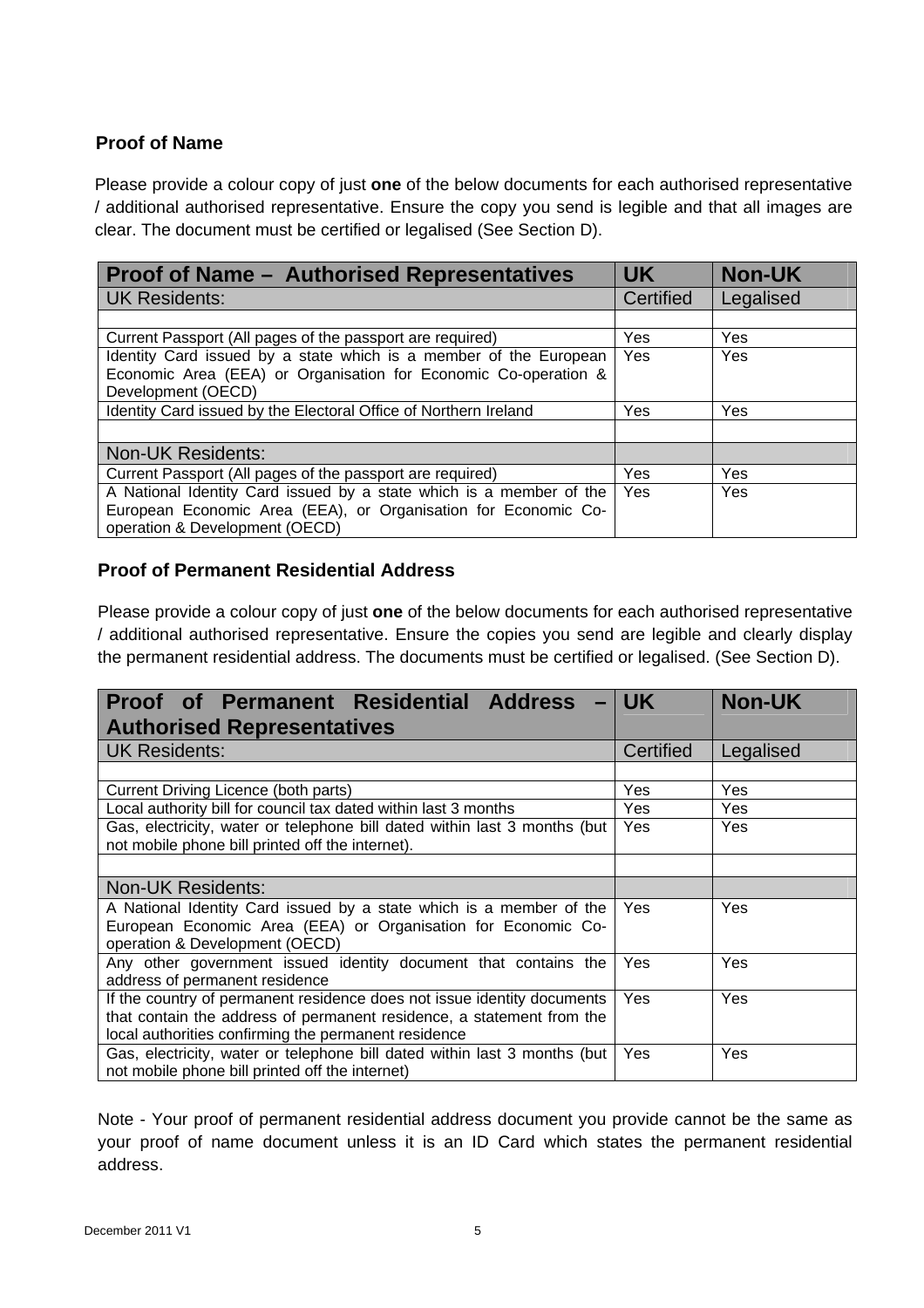## **B. Final Checks**

You have reached the end of the application. Please use this section to check that you have prepared all the requested documents and know where to send them to.

### **B1. Checklist**

Please tick off the documents you have prepared. If you have any empty boxes remaining, please go back to the relevant section to check what you have missed.

| Are all the documents legible and clear? $\square$ |  |
|----------------------------------------------------|--|
|----------------------------------------------------|--|

Have any translated documents been certified or legalised?  $\Box$ 

Have you ensured that all documents are copies, not originals?  $\Box$ 

Do all of your certified or legalised documents fully comply with the 'Certification and Legalisation of Documents' information in Section D of this guide?  $\Box$ 

If applicable - completed and signed copy of the Identity Checking Application Form  $\Box$ 

#### *Legal Entity Documents*

| Letter of Authority □ Is it signed by Company Director/Company Secretary? □ Used the template |
|-----------------------------------------------------------------------------------------------|
| from Appendix 1 of this guide? $\Box$                                                         |

| Copy of documents proving the Registration of the Legal Entity. $\Box$ Is it certified or legalised? $\Box$ |
|-------------------------------------------------------------------------------------------------------------|
| Or.                                                                                                         |
| Copy of Instruments establishing the Legal Entity. $\Box$ Is it certified or legalised? $\Box$              |

### *Authorised Representative / Additional Authorised Representative Documents*

Witness Statement signed by each of the Authorised Representative / Additional Authorised Representative  $\Box$  Have you used the template in Appendix 2 of this guide?  $\Box$ 

Evidence of an open current/cheque account  $\Box$  Is it certified or legalised?  $\Box$ 

Copy of Criminal Records  $\Box$  Is it certified or legalised?  $\Box$ 

Mobile Phone Number  $\Box$ 

| One document from the 'Proof of Name' table $\Box$ Is it certified or legalised? $\Box$ |  |  |  |  |
|-----------------------------------------------------------------------------------------|--|--|--|--|
|-----------------------------------------------------------------------------------------|--|--|--|--|

| One document from the 'Proof of Address' table $\Box$ Is it certified or legalised? $\Box$ |  |  |
|--------------------------------------------------------------------------------------------|--|--|
|                                                                                            |  |  |

Have you provided the above documents in section for ALL Authorised Representatives?  $\Box$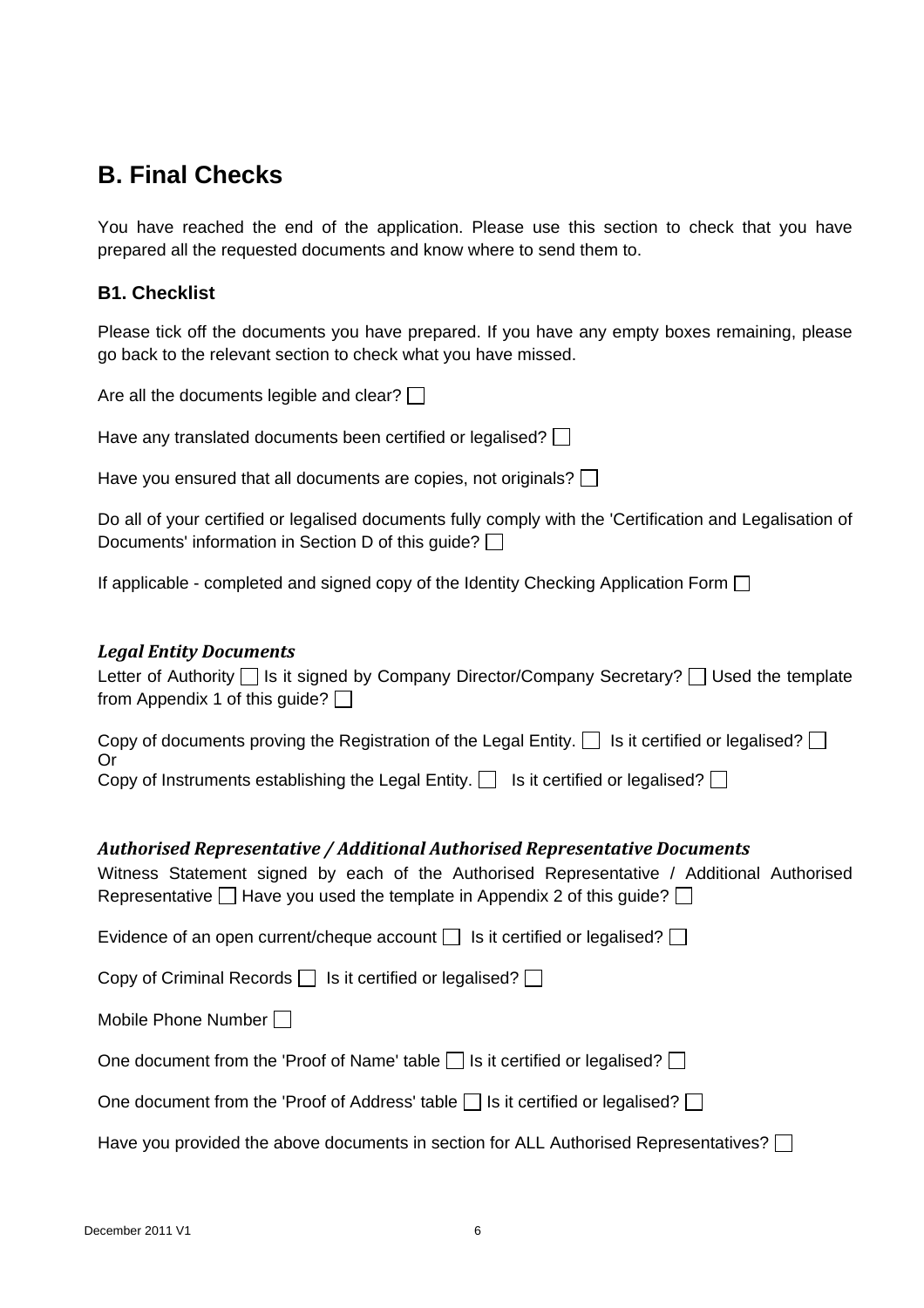#### **B2. Postal Address**

If you have ticked all the boxes in the checklist, you are now ready to send your application.

We strongly suggest that you use Royal Mail special delivery or an equivalent secure postal service and send your documents to:

**The Registry Administrator (UK) Environment Agency Richard Fairclough House Knutsford Road Warrington Cheshire WA4 1HG** 

Note - We do not accept copies of documents via email or fax.

### **B3. Registry Helpdesk Contact Details**

If you still have questions about the application, please email us at the following email address. Please note we operate an email only helpdesk.

#### etregistryhelp@environment-agency.gov.uk

Emails are answered within 5 working days. We are closed at weekends and public holidays.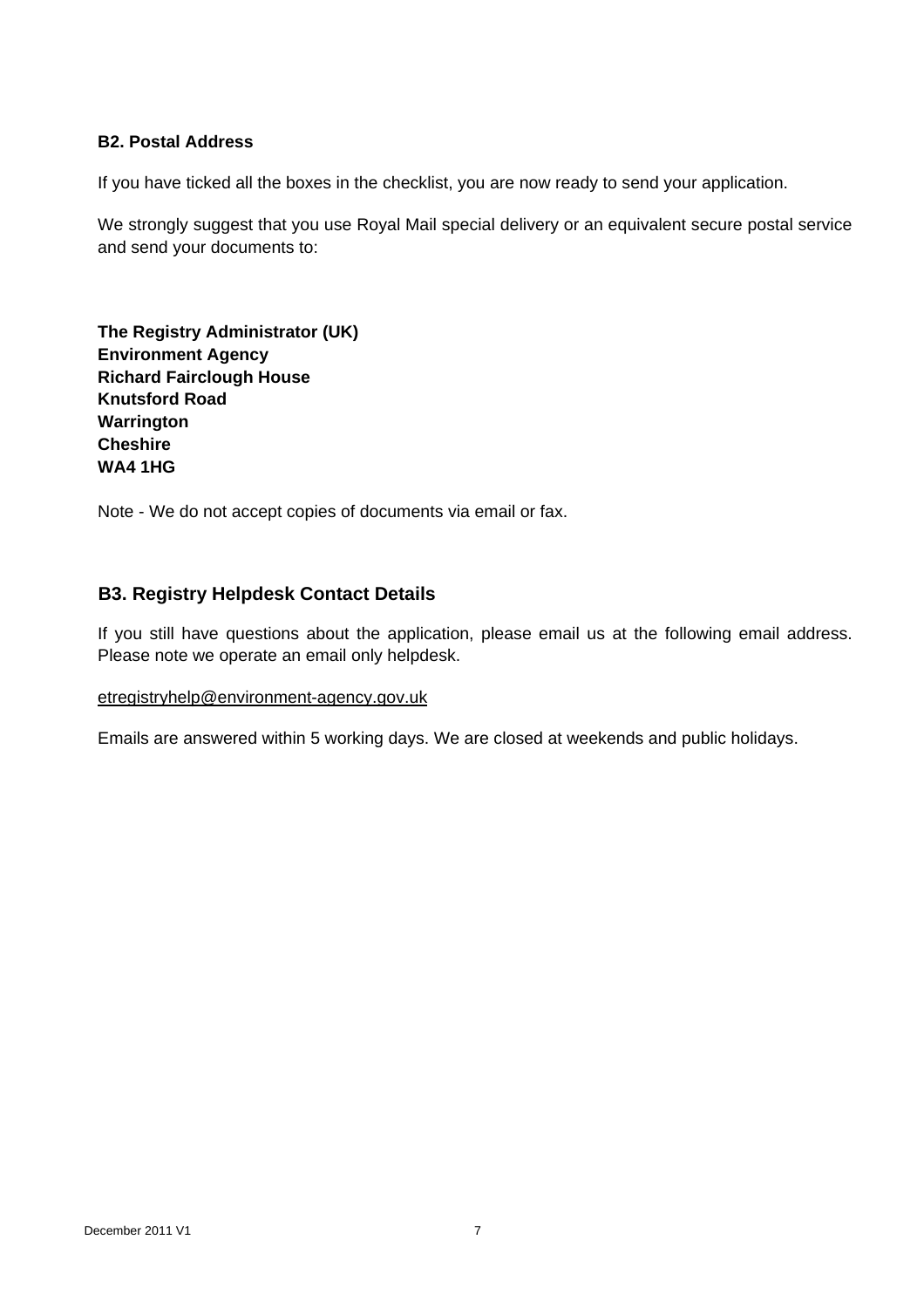## **Section C**

## **Data Protection Act – Statement**

- 1. You agree that the Registry Administrator may use the information submitted in or with or in connection with this Form, (including, if You are an individual, any personal information about you) in accordance with the purposes of processing information in connection with the opening of and management of Aircraft Operator Holding Accounts including assessing nominations of authorised representatives, including as set out here.
- 2. The information that you supply to the Registry Administrator includes personal information about your Authorised Representatives.
- 3. The Administrator will process that personal information in connection with the ETS Scheme and in accordance with the Data Protection Act 1998 and any other applicable legislation. In order to do so it is important that You notify Your Authorised Representatives that their personal information has been or will be passed to the Registry Administrator and will be used in accordance with clauses 4 and 5 below and that they have consented to such use.
- 4. The Registry Administrator may use any personal information you have supplied in the following ways:
- 4.1 for the purposes of assessing information provided by you to comply with identity requirements and processing any application including for an Aircraft Operators Holding Account in the EC Union Registry (which may include making searches with credit reference or fraud prevention agencies);
- 4.2 in order to provide, operate and maintain security measures, which may include passing personal information to the digital certificate provider;
- 4.3 in order to manage accounts in the EC Union Registry in accordance with the ETS Scheme and all applicable laws, including in the case of Account Holders, your Authorised Representatives:
	- (a) by posting certain personal information on a non-secure area of the Website where the Registry is held (which may be accessed by the general public) provided that You (the Account Holder) requested the Registry Administrator in writing to display all or some of this information;
	- (b) passing certain personal information to the EC Central Administrator for the ETS Scheme for inclusion in the CITL, the European Transaction Log and/or the EC Union Registry; and
	- (c) passing certain personal information to the ITL Administrator, the UNFCCC Secretariat or the CDM Executive Board;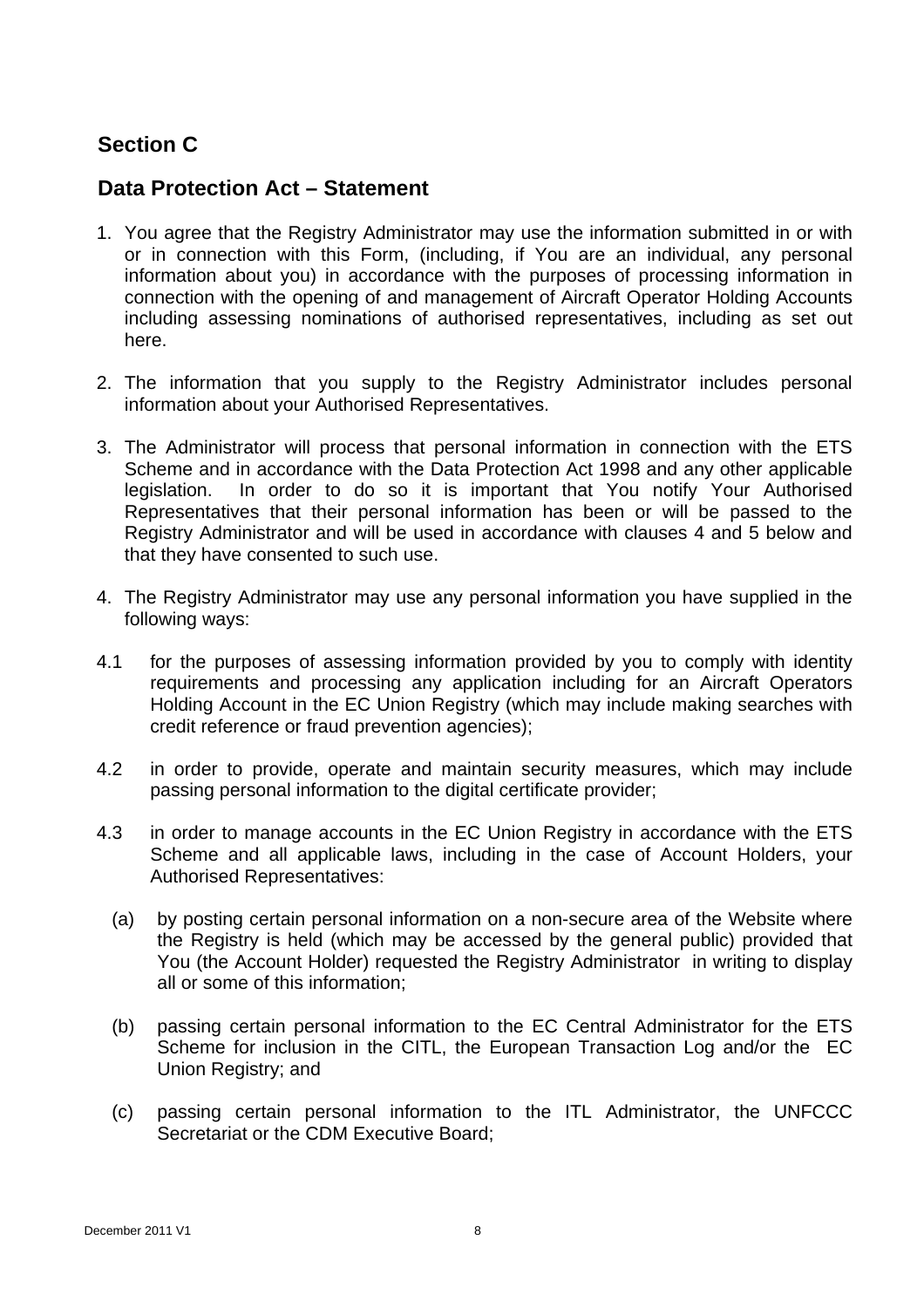- 4.4 for the purpose of contacting You in connection with Your Account or the ETS Scheme;
- 4.5 to enable the Registry Administrator to carry out statistical analysis or research and development in relation to the ETS Scheme;
- 4.6 to prevent or investigate fraud, money laundering or other unlawful activity;
- 4.7 to enable the Registry Administrator to comply with any other duties or obligations placed on it under the ETS Scheme including supplying information to the EC Central Administrator in connection with the establishment and operation of the Union Registry and Accounts to be held in it;
- 4.8 by providing it in accordance with regulation 29 of the Aviation Greenhouse Gas Emissions Trading Scheme Regulations 2010 (SI No. 2010 of 1996) as amended or replaced from time to time;
- 4.9 in order to comply with the law including the Environmental Information Regulations 2004 (SI 2004/3391);or the Freedom of Information Act 2000;
- 4.10 by disclosing it to, amongst others, the UK law enforcement and tax authorities, in accordance with Commission Regulation (EC) No 2216/2004 of 21 December 2004 as amended or replaced.
- 5 The Registry Administrator will only use the personal information supplied by you or your Authorised Representatives in the manner described above. In particular, the Registry Administrator will not sell, rent or trade the personal information supplied by you to others.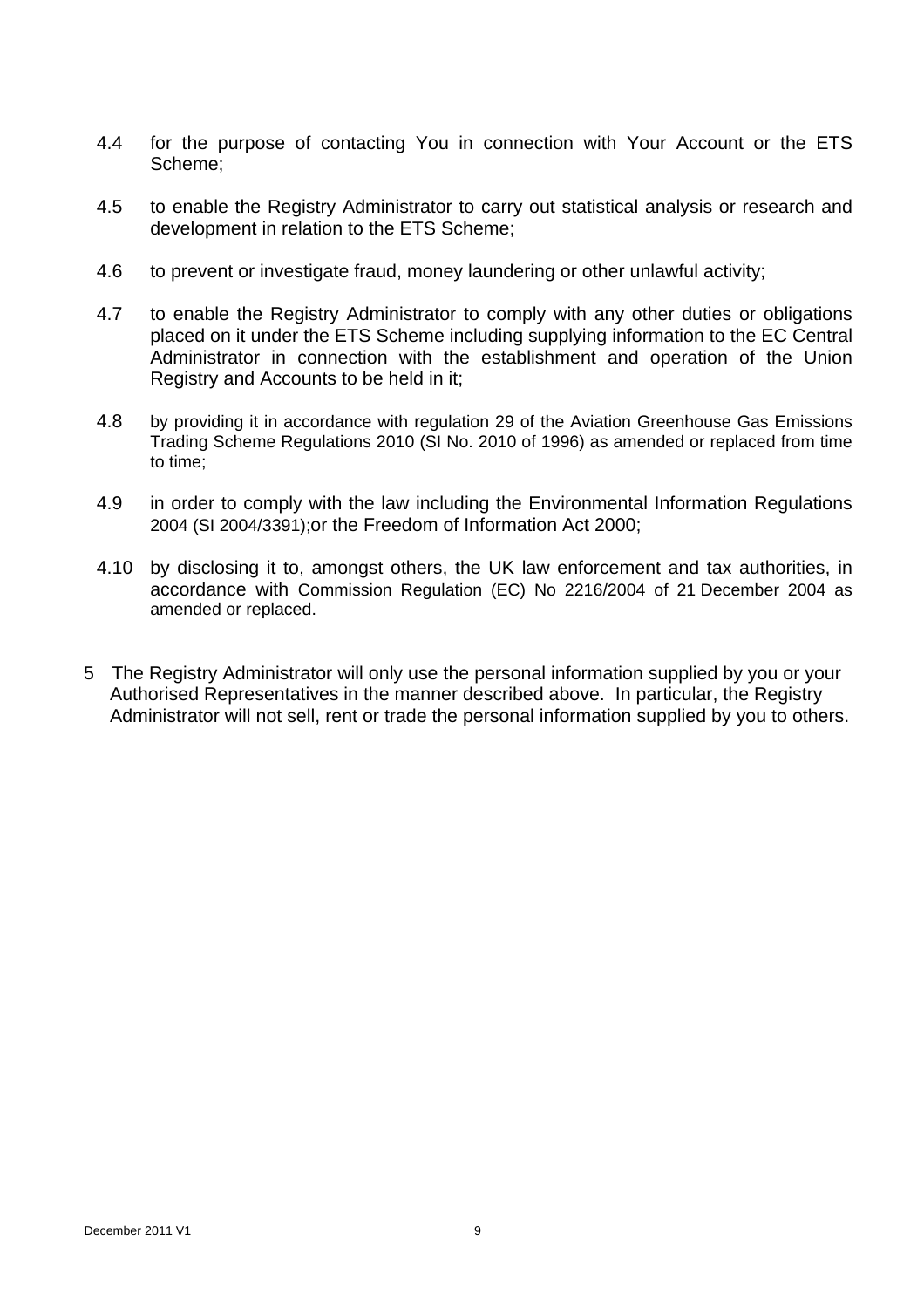## **Section D**

## **Certification and Legalisation of Documents**

### Certification of Documents

Certified colour copies of documents should be delivered. The date of certification, Legalisation or Apostillation must not be more than three months prior to the date of application.

Documents from UK Sources must be certified by an UK practising Solicitor or Notary Public with current Practising Certificates.

Documents from non UK sources must be apostilled or legalised depending on the status of the country of origin

(See http://www.hcch.net/index\_en.php?act=conventions.authorities&cid=41 for a list of countries where apostilled documents would apply.)

Documents not in English must be accompanied by a translation into English. The Translation must be certified, legalised or apostilled as appropriate.

#### UK Individuals

Copy documents relating to UK individuals may be certified by a solicitor admitted to practice in the UK with a current Practising Certificate or Notary Public with a current Practising Certificate. The person certifying the documents must check the copy document against the original.

The certification should include a statement: "**I refer to the UK Registry Procedures and certify that this copy document is a true copy of the original"** and should include the printed name, signature and profession of the person certifying the document, the name and address of the company, partnership or organisation for whom they work and the date of signature.

#### Non-UK Individuals

Documents relating to non-UK individuals must be Legalised or Apostilled.

.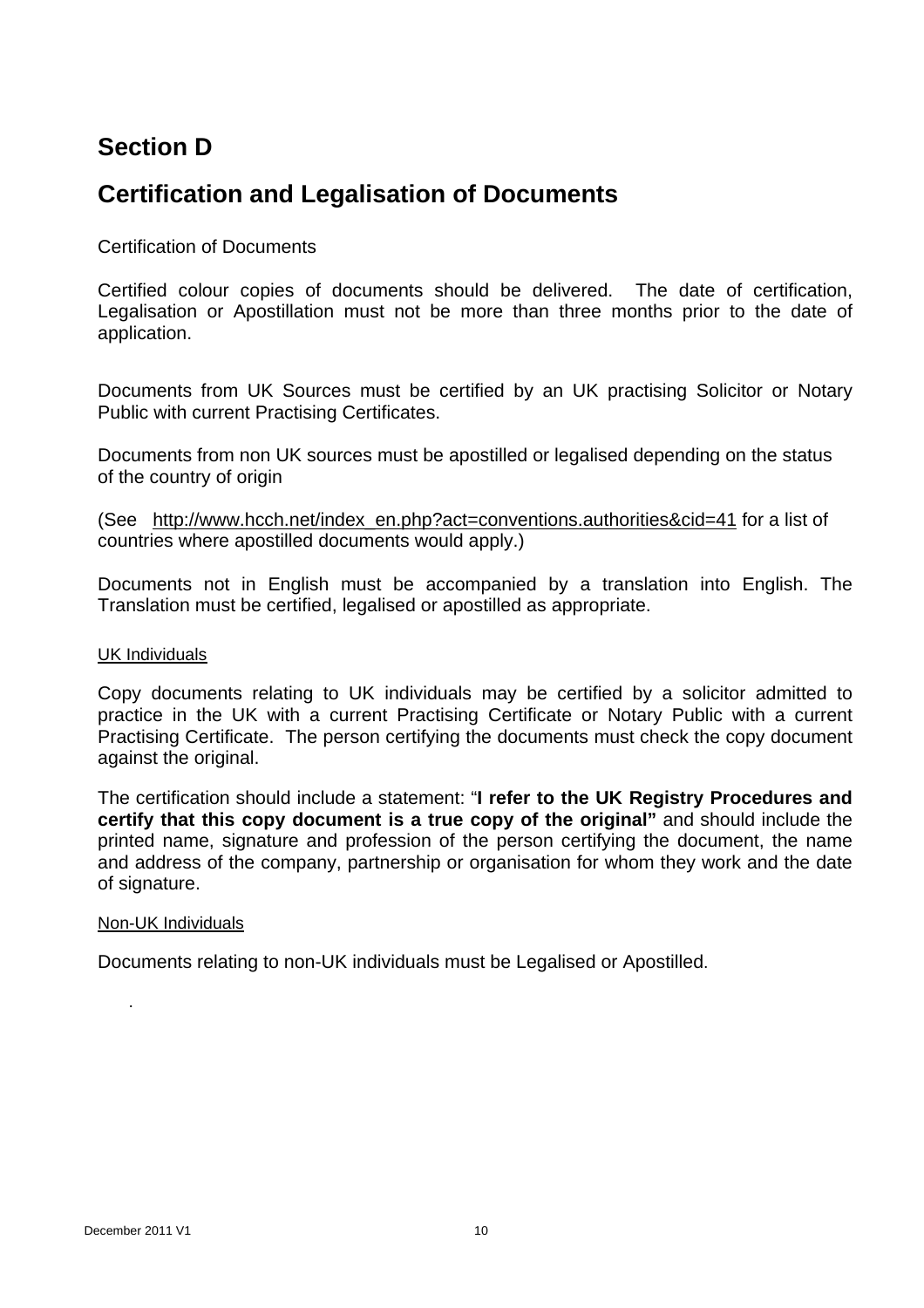# **Appendix 1**

# **Letter of Authority (Template)**

Dear Sirs

**UK Registry:** 

Authorised Representatives (Minimum no of 2) Additional Authorised Representatives (Minimum no of 1) (whose consent is needed to initiate certain transactions)

Aircraft Operator Name (Legal Name)…………………………………………………………………….

CRCO Number……………………….

I hereby nominate the following individuals to act as the Authorised Representatives / Additional Authorised Representatives for the Aircraft Operator Holding (Registry) Account for the Company.

Limitations on their rights to initiate transactions, if any

(If applicable)

Name………………………………………………………………..………(.Additional Authorised Representative)

Name…………………………………………………………………..……(.Additional Authorised Representative)

Limitations on their rights to approve transactions, if any

I confirm that I am the Aircraft Operator (if an individual) or a Company Director/Company Secretary (delete as appropriate) of the Company and am authorised to nominate these people as Authorised Representatives.

I confirm that these people are authorised to accept the Terms and Conditions for use of the UK EU ETS Registry on behalf of this account.

I confirm that I have read the Data Protection Statement forming part of the Registry Account Opening Guide and agree to it.

Signed……………………………………………………………………………………… Name (Block Capitals)……………………………………………………………………. Position in Company……………………………………………………………………… Date…………………/…………………………/……………………………